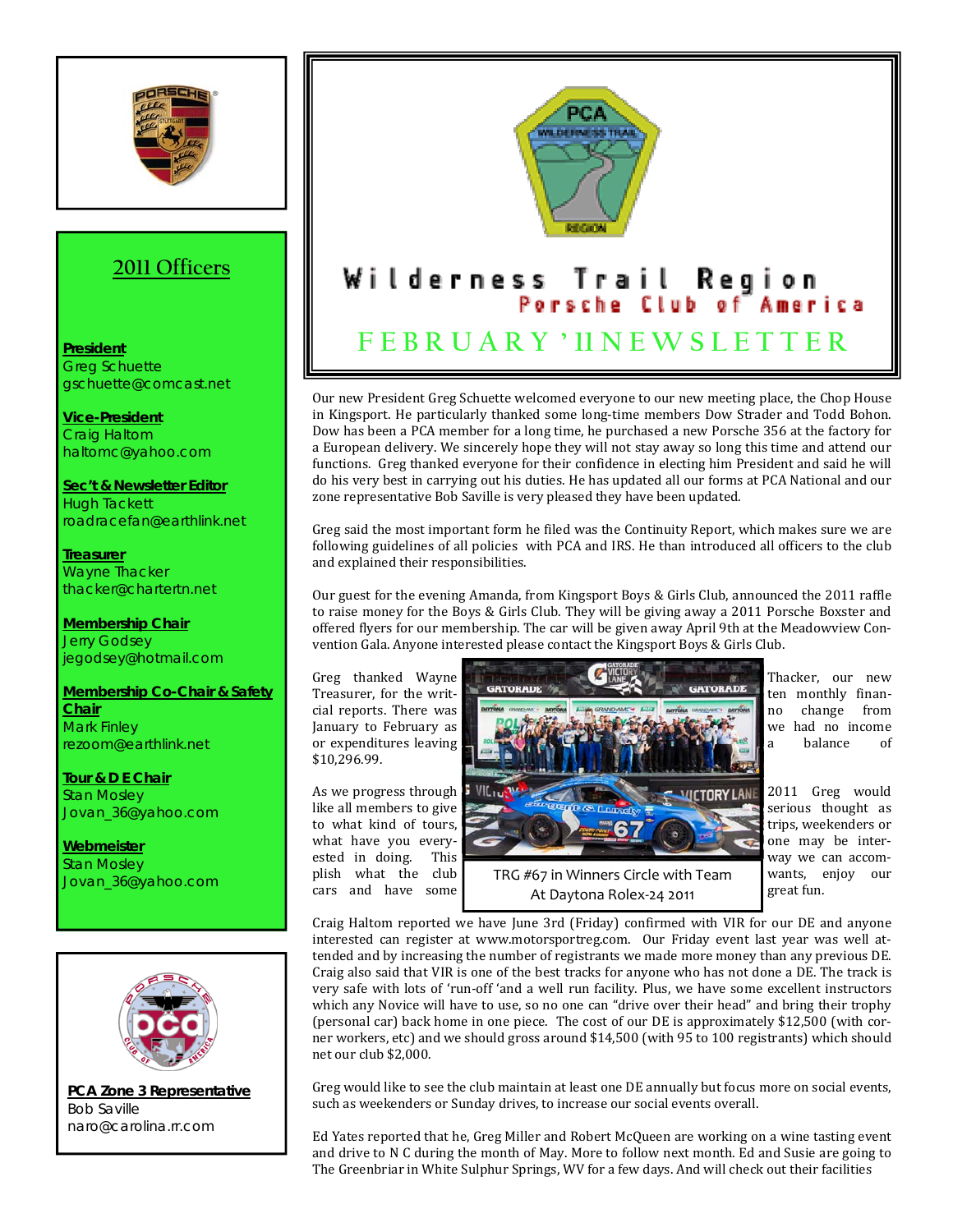for a possible club weekender. They offer outstanding golf courses, Casino, Spa and many many more amenities. Check out this web site for more information http://www.roanoke.com/extra/wb/278222 Last month Hugh added many PCA events to our newsletter in hopes of getting more members involved in various PCA activities.

Greg has talked to Hugh's son Derek regarding the updating of our WTR web site. Derek has done one for his fathers business and is willing to pursue making our site more informational and user friendly. We have been unsuccessful for several years in getting the web site up‐ dated and Derek feels he can do what we need and be within our financial guidelines voted on a few months ago. Craig Haltom made a motion we employ Derek for updating our web site and Johnathan Nickels seconded the motion. Everyone voted to have Derek update our web site. Derek will report back next month after experimenting with our information and the internet format.

Our Zone 3 representative Bob Saville spoke to Greg regarding the club assisting non‐profit charities. And told Greg that PCA will actually help the club financially hold an event. Everyone be thinking of a charity we could help and possibly do a different charity each year to show no partiality.

In 2011 we have five (5) months with five (5) Sundays. This would be a terrific time for driving our Porsches, breakfast, lunch or dinner and enjoy our membership and cars. Everyone come up with a destination and restaurant for next months meeting but we don't necessarily have to wait until May for the next 5‐Sunday month, since we missed January due to our winter weather. *As long as the weather is good anytime is great for a drive!!!*



Hugh reported on his phenomenal experience of assisting TRG in the #67 pits during the Rolex‐24. He has known Kevin Buckler (owner of TRG) for sometime and asked if he needed help during the Rolex. Kevin said they did and they would be delighted to have Hugh assist. On Friday he spent most of the day in the garages getting to know the crews and watching the cars being completed. Saturday the team manager asked Hugh to help where needed and after getting over to the pits it seemed like more help was needed on the #67 team so he stayed with them during the 24‐hours. Hugh was so impressed with owner Kevin Buckler as he worked the consoles of all his main 4‐teams , going back and forth and talking to all the engineers and crew chiefs during the race. After the clutch went out on the #67 car at midnight, things did not look good and then after a botched brake change later in the night the team got about 4 or 5 laps down. All the drivers drove the car "gingerly" after the clutch blew and one driver elected not to drive any more stints as he feared he might spin the car, which would be dis‐ aster since the car could not start from a dead stop on its own. In spite of the problems by noon on Sunday #67 had made up the laps and by the end of the race at 3:30, #67 won by almost 2‐laps. After being up 35 straight hours Hugh said he never felt so good after the #67 car received the checkered flag. Particularly after starting last, due to a very minor violation of the rear wing after qualifying #1 and getting the pole. Hugh was also quite impressed with driver Andy Lally who qualified #67 on the pole and did a double stint Sunday to be in the car in the event the car won. During the night each time Andy would do a stint he would pick up a lap which undoubtedly allowed #67 to get back on the lead lap and eventually winning the GT class. Hugh said he had the experience of a lifetime and going to Victory Lane the first time, plus being in the "hot pits", was so very very special. He will always be grateful to TRG for giving him the opportunity to assist in their win‐ ning efforts.

Everyone be thinking of restaurants we can hold our meetings. Greg would like to change meeting places every 3‐months but keep them in the Tri-Cities area for convenience. We will meet at the Chop House the next 2-months and hope members will have checked out more restaurants with meeting rooms, for the club to decide on the next quarter.

Both Craig Haltom, VP and Greg Schuette, Pres., will not be able to attend the Regional Presidents meeting in Atlanta the end of the month due to prior commitments , so Johnathan Nickels has volunteered to attend. We look forward to Johnathans report next month.

Todd Bohon offered a training facility adjacent to his business for the clubs use, for a tech session or other training? There is a classroom with video and car lift for any demonstrations and located in Johnson City near Market and State of Franklin. Mark Finley will call Dave at Rick Hill Porsche and see if they can put together some training or a tech session so everyone can learn more about their cars.